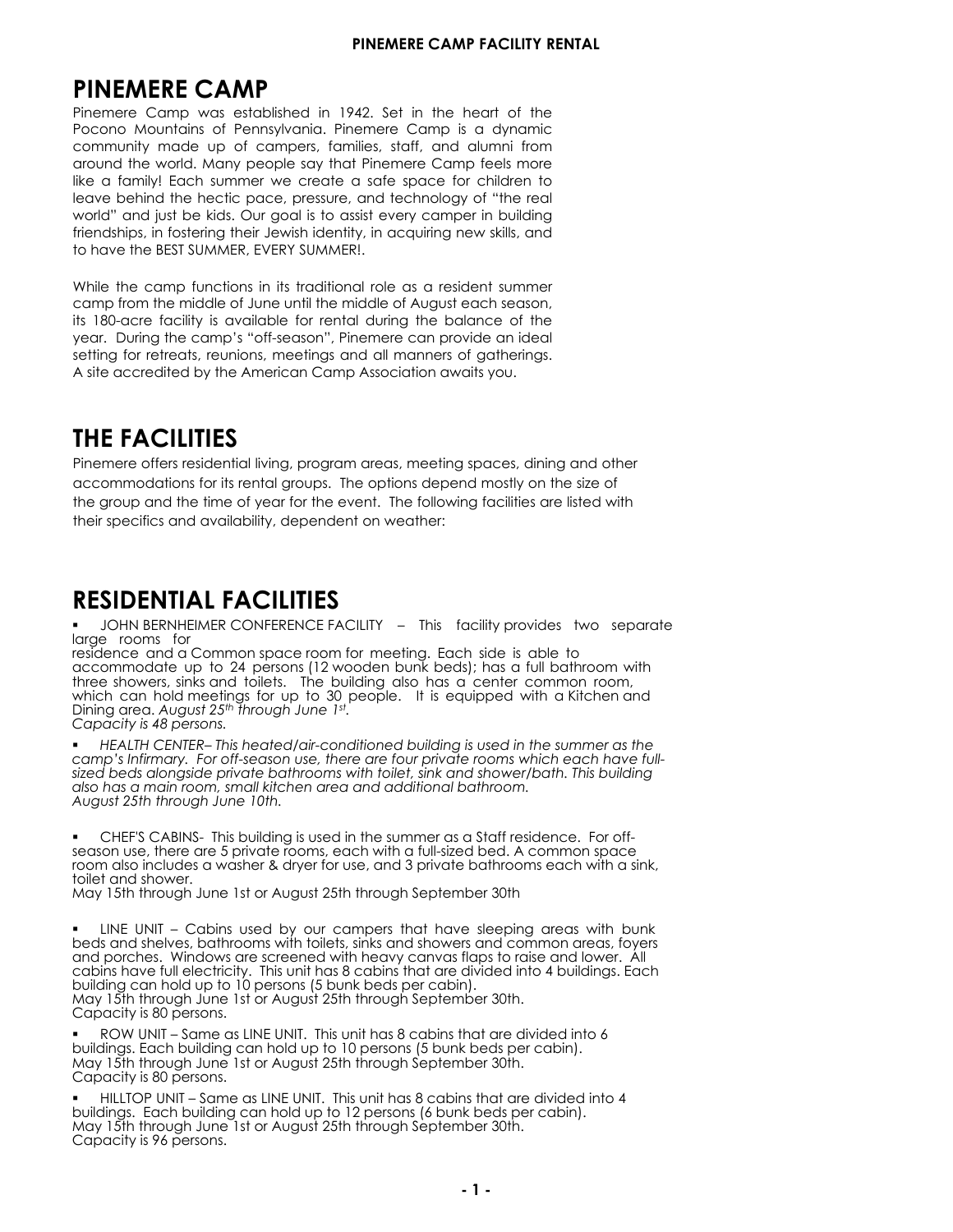#### **PINEMERE CAMP FACILITY RENTAL**

# **PROGRAM FACILITIES**

 VINCENT FLOWERS DINING HALL – This building is used during the summer for our entire camp. With a very large dining room and commercial kitchen, it can accommodate any size group at camp. Meals are served family style, with tables of six to twelve.

*May 15th through June 1st or August 25th through September 30th.*

 SOL LIPTON STAFF LOUNGE – This large room has seating and accommodations for meetings and gatherings, with access to television & wifi.

*May 15th through June 1st or August 25th through September 30th.*

 REC HALL & DELL – A very large building that can be used for meetings, gatherings, productions and more. It is equipped with a full stage, lighting and sound. The Dell is an outdoor seating area with benches that has a shared stage with the Rec Hall.

*May 15th through June 1st or August 25th through September 30th.*

 ARTS & CRAFTS BUILDING – Can be used for meetings or for respective activity area when properly staffed. *May 15th through June 1st or August 25th through September 30th.*

 CHAPEL – Outdoor seating area with benches that faces an enclosed podium area. *May 15th through June 1st or August 25th through September 30th.*

 ROBERT H. MINER FIELD HOUSE – Very large gymnasium with full athletic facilities, including basketball, volleyball, indoor soccer and hockey. It has six basketball baskets, scoreboard and equipment room, as well as two restrooms. *August 25th through June 10th (weather permitting).*

 BOATING, BEACH & SWIMMING POOL – These Waterfront areas are available only in warm weather, and must be staffed with certified Lifeguards. There is a 9- acre lake for canoeing, kayaks, paddelboards and more, and a ½-Olympic-sized pool with lanes and diving area. *May 15th through June 1st or August 25th through September 30th.*

 ATHLETIC FIELDS, BASKETBALL, HOCKEY, TENNIS, GA-GA & VOLLEYBALL COURTS – These outdoor areas are available for use. These include softball, lacrosse and soccer fields, 1 lighted outdoor basketball court, 3 lighted tennis courts, and sand volleyball courts. *August 25th through June 10th.*

### **FOOD SERVICE**

As part of a group's rental of Pinemere, the camp provides a wonderful food service that can be catered to each group's individual needs. Pinemere is a kosher camp, and the food service maintains these guidelines throughout the year regardless of the group's own affiliation.

Our standard service includes breakfast, lunch & dinner. Pinemere will work with each group to set a menu based on<br>the group's needs for their rental. Menus will be set two-weeks before any rental and all allergies & dieta

Pinemere works directly with a Kosher Caterer to fill needs above the standard food service provided by Pinemere's onsite team. Menus and pricing can be set to accommodate any needs by the group.

Due to allergies and maintaining a Kosher camp we ask that no food items be brought along to camp unless the Camp's Associate Director has given special permission.

Meals are served in our Dining Hall in late spring and early fall, and in the Bernheimer Kitchen for the remainder of the year.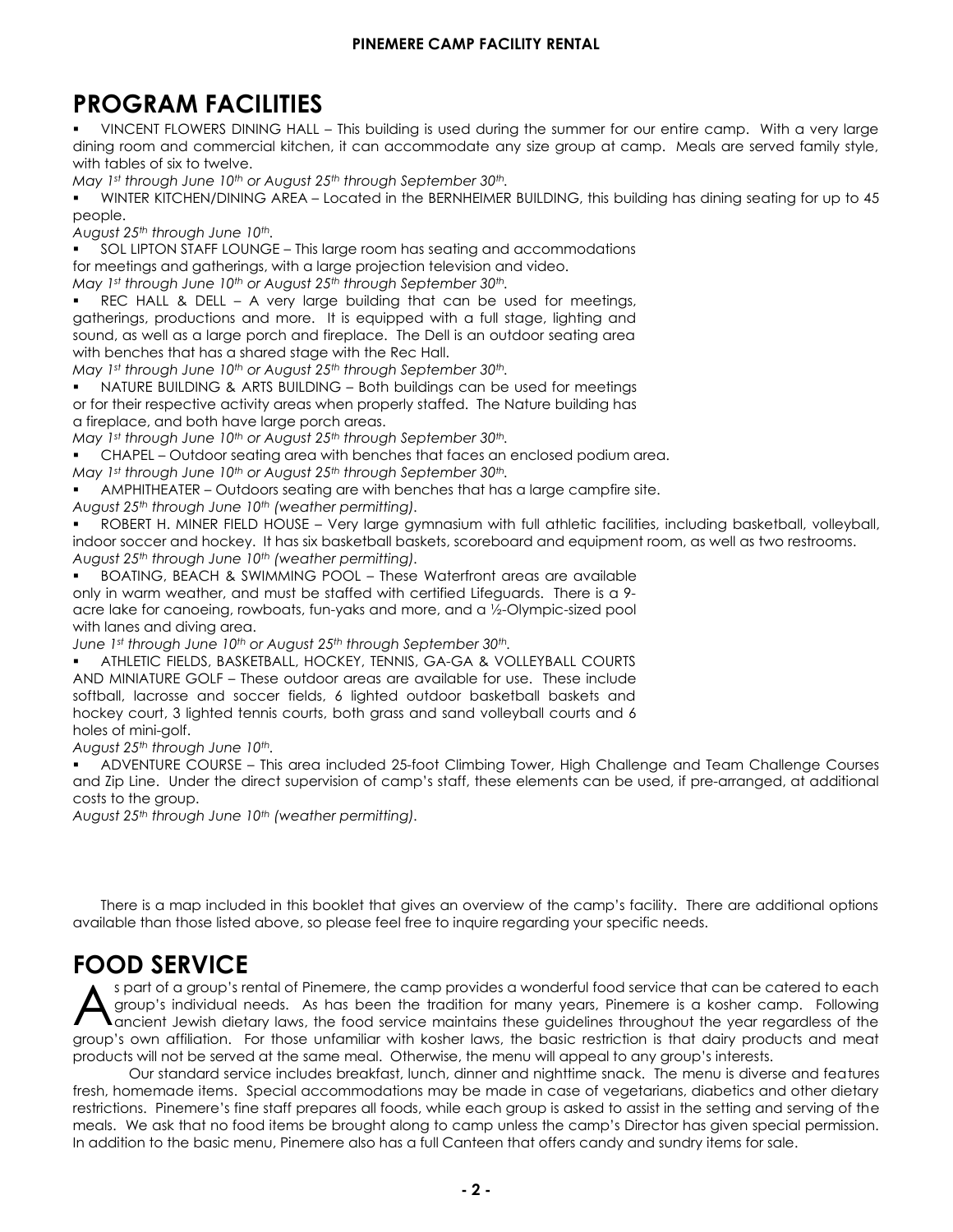## **ATHLETICS & EQUIPMENT**

Pinemere Camp's facilities offer a great opportunity to enjoy a variety of athletics, all within the same area. With basketball, soccer, hockey, tennis, lacrosse, volleyball and more at your fingertips, a group can enjoy a wide variety of fun. There are areas both indoors and outdoors to enjoy these pastimes, and Pinemere can provide all necessary equipment. We ask that all items be requested prior to arrival, and that all materials be returned as instructed.

One of Pinemere's finest facilities is the Robert H. Miner Field House. This large indoors athletic and program facility can accommodate almost any activity. The Field House has 6 basketball baskets, two that are adjustable, volleyball nets, hockey goals, indoor soccer goals and more. The Field House is available year-round for groups.

## **WATERFRONT AREAS**

Our site has a private 9-acre lake and ½-sized-Olympic Swimming Pool available when weather permits. The lake offers canoing, paddleboards & kayaks. These areas are open only when made available by the camp's Director and staffed by certified staff. There is a daily fee to use the Waterfront areas; this includes both the Lake , Pool and staffing for these areas. Pinemere will provide the Lifeguard staff. Staff is necessary at both the lake and pool, without exception.

When waterfront areas are provided during a group's stay, it is imperative that all group participants follow the explicit guidelines set forth by the camp's staff. This includes the use of PFDs (Personal Flotation Device) at the lake and other such rules. If any problems should occur, the staff reserves the right to dismiss any persons from the area in the interest of safety.

## **STAFF & PROGRAM**

All groups are responsible for their own staffing needs. This means that each group must either provide the necessary staff for their rental. Pinemere will only supply staff necessary for food service and programming, not for overall supervision.

Each group must have at least one adult supervisor/staff person for every ten participants if these participants are under the age of 18 (a different ratio may apply for younger children – please consult Pinemere's staff.) Staff also must be placed in the appropriate areas to reside with the group.

Pinemere staff can be provided for use in Waterfront areas and other programs. These options may be more limited during the winter months, but groups should inquire as to availability. Otherwise, Pinemere's staff will be supplied at no charge for all food service and maintenance needs.

Pinemere asks that all schedules for groups be provided two weeks propr to arrival. If any items or special provisions are needed, please indicate so as soon as possible. Pinemere staff will supervise the overall program in respect to safety and needs, but will not infringe upon the activities in any way. The camp's intention is to help make the stay at Pinemere as wonderful as it can be, without interruption.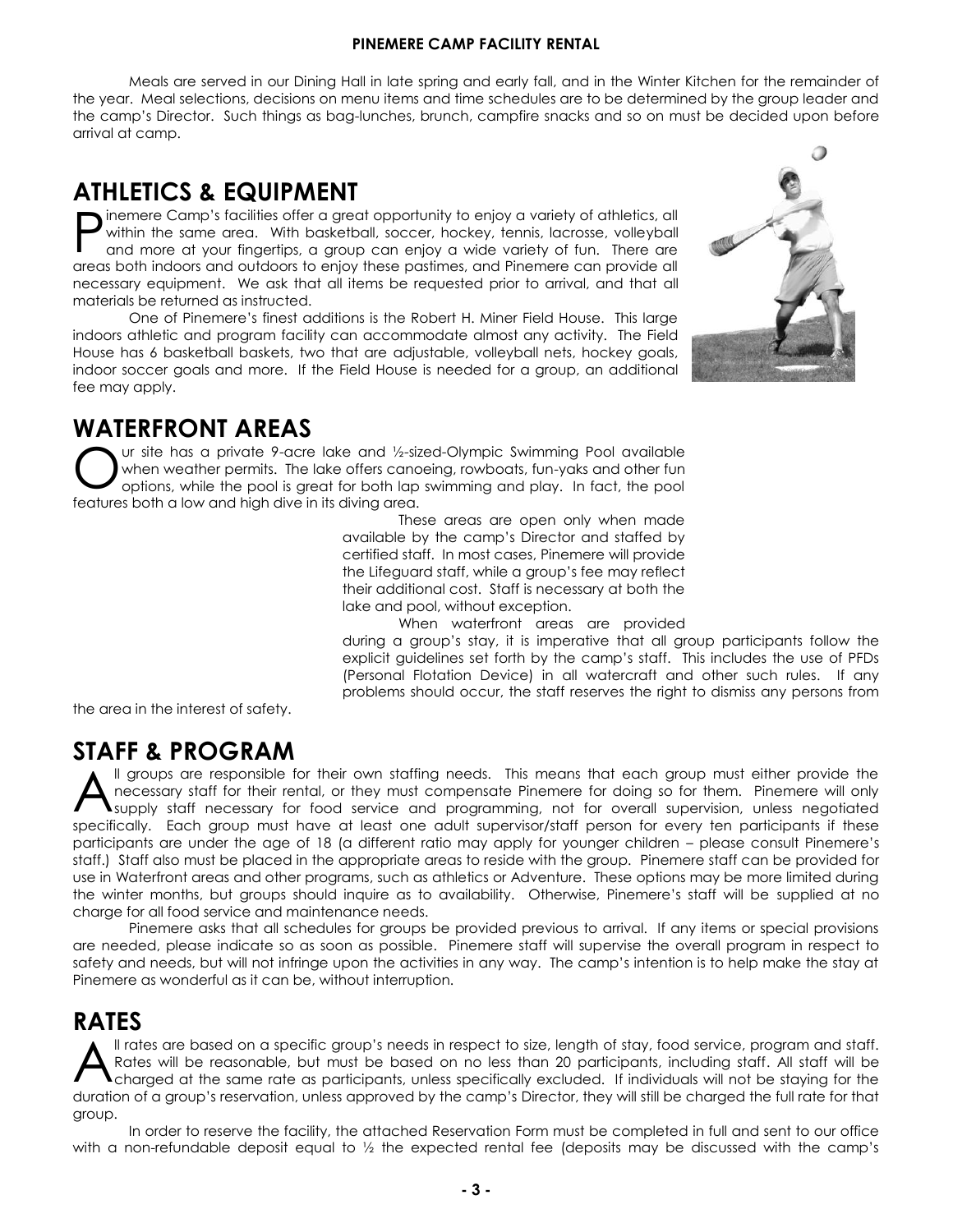# **RATES**

All rates are based on a specific group's needs in respect to size, length of stay, food service, program and staff. All staff will be charged at the same rate as participants, unless specifically excluded. If individuals will not be staying for the duration of a group's reservation, unless approved by the camp's Director, they will still be charged the full rate for that group.

In order to reserve the facility, a Facility Agreement will be signed by the group and emailed back to camp along with an initial deposit (amount to be determined in the Facility Agreement). No less than two weeks prior to the start of a reservation contract, Pinemere must receive payment for the full balance due. If this payment is not received, reservations will not be held. Groups will not be able to remain at camp unless the balance payment has been made.

Rates for 2022-2023 are:

Daily Rate: \$25 per Person Overnight Stay: \$15 per person Meal: \$9 per meal, per person Waterfront Usage: \$750 per day

- CAMP POLICIES REGARDING FACILITY RENTAL
- Please read these fully before completing and signing the Reservation Form: Possession or use of dangerous drugs, alcohol or other such items is prohibited. Any person in violation of this policy will be dismissed.
- Pinemere is a nonsmoking facility. Any violation of this policy may result in dismissal.
- No food items may be brought into camp.
- No pets may be brought to camp.
- No persons may enter any building or area not available for their use.
- No visitation is permitted during a stay at camp by unregistered individuals.
- All vehicles must be kept in the camp's designated parking areas.
- Gambling is not permitted at camp.
- All Waterfront areas are off limits unless staffed and opened by camp.
- Pinemere is not responsible for the medical care of any persons in a rental group. Groups must have ample medical forms and emergency contact information before arriving at camp for all individuals.
	- o For medical care, groups must provide their own certified First Aid/CPR staff.
		- Limited First Aid supplies will be available on site. Groups are responsible for transport of any persons in need of medical care.
		- o Directions to Pocono Medical Center (15 minute drive) are available through our camp office.
	- Pinemere is not responsible for the damage or loss of any personal belongings while at camp.
- Pinemere Camp reserves the right to dismiss any persons in violation of generally accepted standards of behavior.